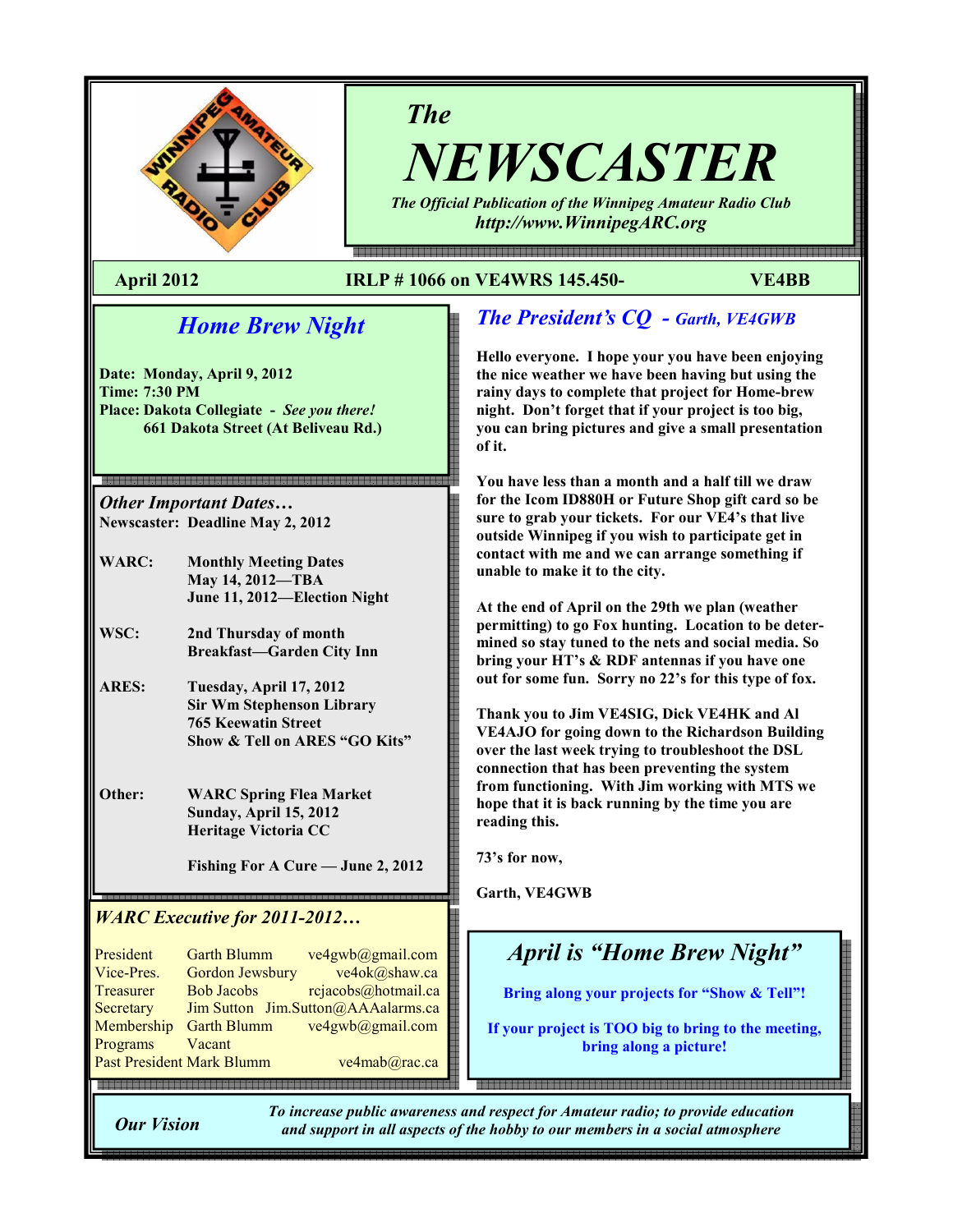#### 2 **WARC Meeting Minutes,** March 12, 2012 Taken by Jim, VE4SIG

Called to Order 1943hrs

#### Introductions –

We were joined by VE4WMT – a new ham Colin – who is working on getting his call sign and Sierra – daughter of VE4AJG

### Minutes of Previous Meeting –

moved to be accepted by Willard and seconded by VE4HK there was no new business arising from the minutes

#### Treasurer –

we have \$5984.64 in the bank with outstanding debts of \$215 leaving us with a balance of \$5769.64

### Membership –

we currently have 96 members

#### ARES –

Luke Dovyak VE4WTF from Cabela's Canada and a colleague will be doing a presentation on the SPOT Satellite Messenger at the 20 MAR Winnipeg ARES meeting.

### Manitoba Marathon –

We still need at least 35 volunteer operators including three reserve or back-up operators, one each:

North of the Assiniboine River East of the Red River South of the Assiniboine River.

#### Flea market –

VE4HK reminded all it is scheduled for 15 April and VE4EIH reminded us he is looking for donations for the ARES Silent Auction

#### Education –

VE4DAR reported the Fort Garry Horse Cadet Corp course ends April 1st

### Good & Welfare -

The MRS Annual Meeting is April 26, at Glenwood Community Club, 27 Overton St., in St. Vital 1900 hrs

Moved to adjourn by VE4HK and seconded by VE4MBQ

The rest of the evening was spent in the construction of Tape Measure Yagi antennas

# WARC FLEA MARKET

The much anticipated WARC flea market is scheduled for Sunday, April 15, at heritage Victoria Community Club, 950 Sturgeon Road. That is two blocks north of Ness Avenue, on the west side of Sturgeon Road.

VE4HK's top ten list of reasons to attend the WARC Spring Flea Market ..

10. Your best chance to buy interesting junque for your shack

9. You can support Winnipeg ARES, by purchasing tickets for the silent auction

8. You can support Winnipeg Amateur Radio Club,

by getting more tickets for the D-Star radio draw

7. You can have your VHF and UHF radios tested

at MRS table to ensure good operation

6. You can pay your 2012 MRS dues (if you have been too busy, so far this year)

5. You can pick up outstanding QSL cards at the Manitoba QSL bureau. (you did work some DX this winter, didn't you)

4. You can win one of the prizes in the draws, beginning at 11:30

3. No number 3, VE4HK busy thinking about those muffins and bunwiches from Ruth's kitchen!

2. You can have a very enjoyable eyeball QSO with all those hams you haven't seen since the last flea market

And the number 1 reason to attend the Spring Flea Market???

1. Ruth's kitchen!!! Featuring delicious and yummy muffins, bunwiches and coffee

Pack your car with friends, fill your pockets with loonies, (the coins) and come on down to the WARC Spring Flea Market on Sunday, April 15.

For further information, contact Dick VE4HK on VE4WPG, 256-3143 or ve4hk@rac.ca C U at the flea market! 73 Dick ve4hk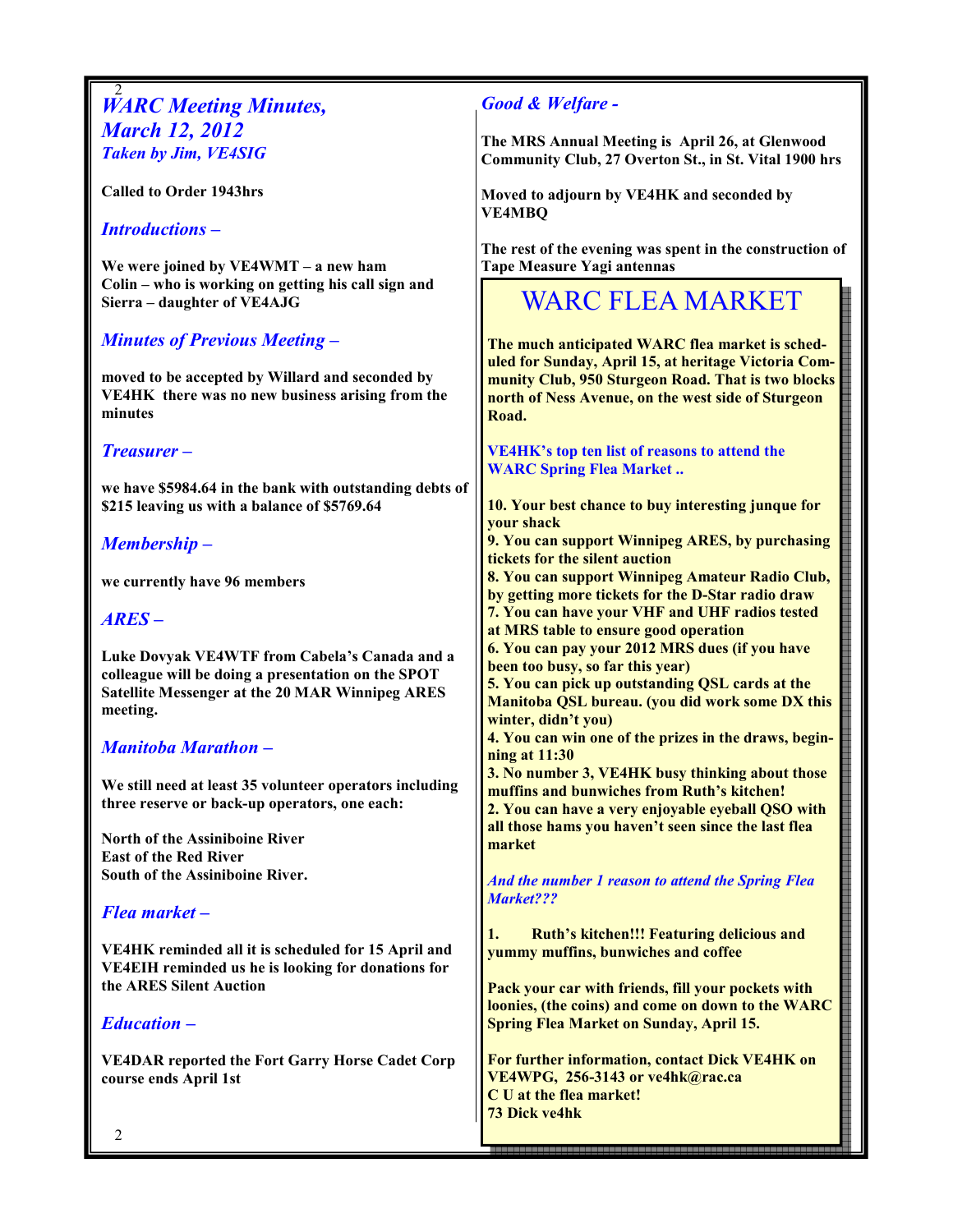### 3 WARC's.. Tape Measure Yagi Building Party Photos By Mark, VE4MAB

At WARC's March meeting members had a great time constructing "Tape Measure" Yagi's for use in a future "Fox Hunting" event!



The "Parts" (Tubing not shown)



Getting this Party started



Dick VE4HK and Betty VE4BTY cutting the tape measure to proper lengths needed

#### \*\*\*\*\*\*\*

Plans for building your own are on-line at … http://radio.jseanmcvey.com/projects/tape-measure-yagi



Handygirl Betty at work!



John VE4JAH and Kumar VE4WKP assembling the Yagi



Travis and Gord VE4OK following the plans



Alan VE4YZ testing the final product while John VE4DJS stands by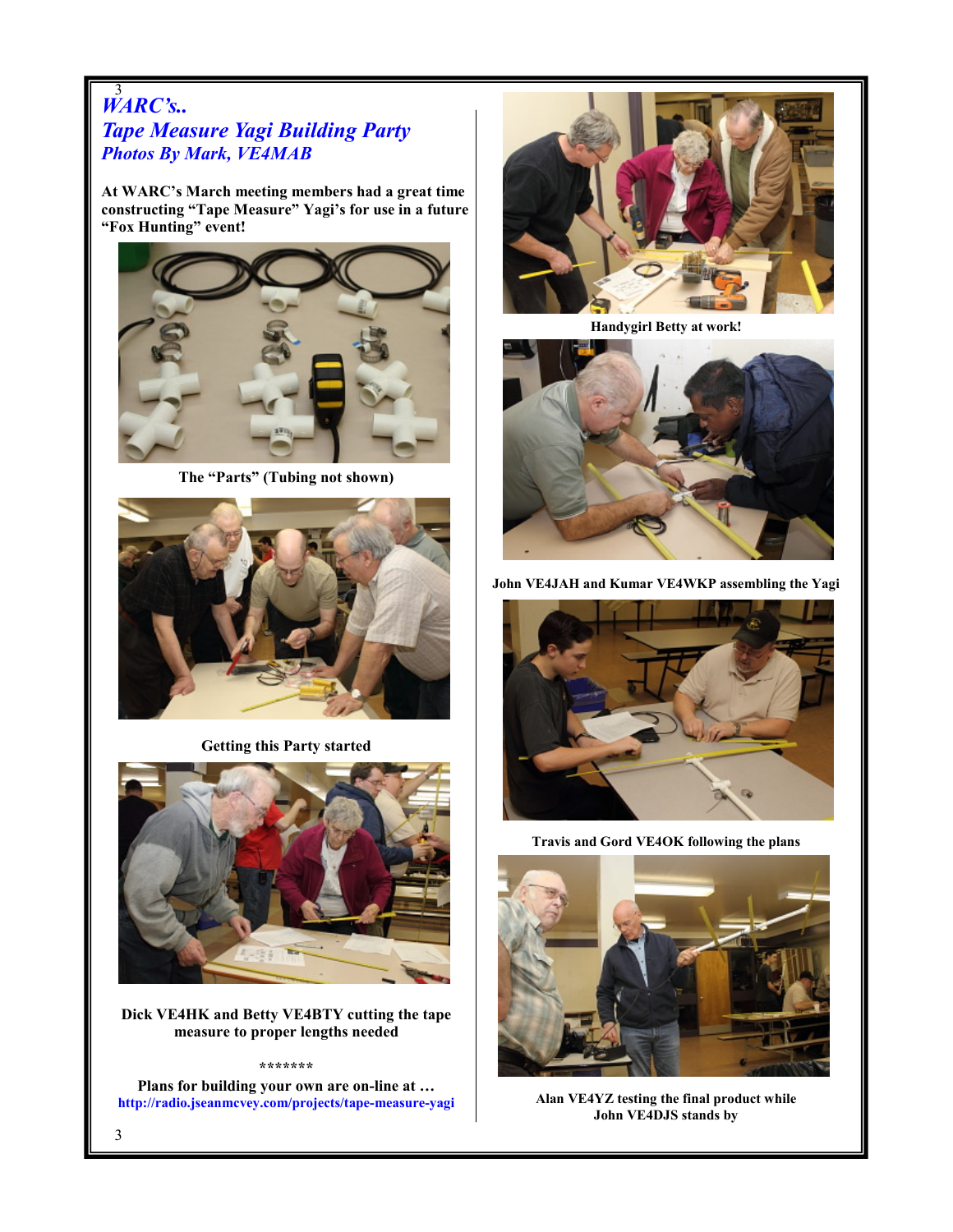### 4 Winnipeg ARES Jeff Dovyak VE4MBQ ve4mbq@rac.ca

Fourteen ARES members and affiliates provided approximately 120 person-hours of volunteer Amateur Radio communications support for the Scouts Canada Klondike Derby 3, 4 MAR at Camp Amisk. 410 scheduled communications were tracked in addition to approximately 100 unscheduled things that came up in addition to two dispatches for First Aid services.

Special thanks to Bob Poole VE4MAQ for picking up and returning the ARES Boler to WFPS EMSB and for coordinating the event and to Glen Napady VE4GWN for setting up cross-band access to the VHF working frequency again.

Operators were VE4s: JHJ, CDM, GWN, WTF, MBQ, KAZ, TRO, GMB, GWB, KEH, CIB, CLK, MAQ and Jeffrey Kazuk. Rob VE4RAI was on-call both days as our back-up operator.

Our March General Meeting featured a presentation on the SPOT Satellite Messenger and related devices by Luke Dovyak WTF, Optics Lead Outfitter at Cabelas. Now that Dick VE4HK and Jim VE4GZ have completed the Winnipeg Emergency Management or WEM Course, 65% of Winnipeg ARES membership have completed the WEM Course or equivalent.

Approximately twenty-eight Amateurs participated in CANWARN Spotter Training SAT 24 MAR in Selkirk MB. Thanks to ARES PIO Jim Sutton VE4SIG for sending out ARES Press Release 2012-01. See pages 9 & 10 of the MAR 2012 MRS Newsletter for more information.

We are now recruiting Amateur operators for the 2012 Air Force Run SUN 27 MAY. Last year was the first time that we were involved with that particular event. If able to get involved please contact VE4MBQ by email. Last year we had 21 operators, so far we only have 9 registered volunteers.

We have recently received some equipment donations for operational use. Thanks to:

—Mrs Helen Deeley for donating the HTX-202 HT that belonged to her late husband Frank VE4DEL —Ray Eidse VE4HF for donating an HTX-202 HT —Rolf Bandlow VE4VZ for replacing the memory battery in one of our HTs.

Our next General Meeting is TUE 17 APR1900h at Sir Wm Stephenson Library 765 Keewatin Street. We will do a roundtable "show & tell" on ARES "Go Kits".

Don't forget to stop by the ARES table at the WARC Spring Flea Market – our fundraising operations at the spring & fall Flea Markets are our major revenue source.

The spring flea market is quickly coming up and I am the organizer of the Winnipeg ARES silent auction.

The silent auction is the major way ARES receives its funding and I am currently seeking donations or perhaps a lead or two. Also, for the big day, I will be looking for help working the silent auction table.

If you have any thing you would like to donate, have a lead for donations, and or would like to help at the flea market please contact me.

Ed, VE4EIH edihorton@hotmail.com Ph. 669-4260

See you at the flea market.

# Manitoba Marathon Jeff Dovyak VE4MBQ ve4mbq@rac.ca

A number of volunteer operators are still required for the Manitoba Marathon SUN 17 JUN including backup operators living:

- 1. South of the Assiniboine River
- 2. North of the Assiniboine River
- 3. East of the Red River.

Certified Amateurs available for a Marathon assignment should get in touch with me sooner than later and ideally before the end of APR.

Download the Marathon Volunteer Application here..

http://www.winnipegares.ca/documents/Marathon/ VE4\_Volunteer-2012.doc

D-Star Mobile and Handheld Amateur Radios are available from your local Winnipeg ICOM Dealer… Micro-HighTech Communications Ltd. 197 Leila Avenue, Winnipeg, MB (204)-783-1885 Contact George Hill, VE4GDH Visit Icom on the web.. http://www.icomcanada.com/products/ amateur/amateur.html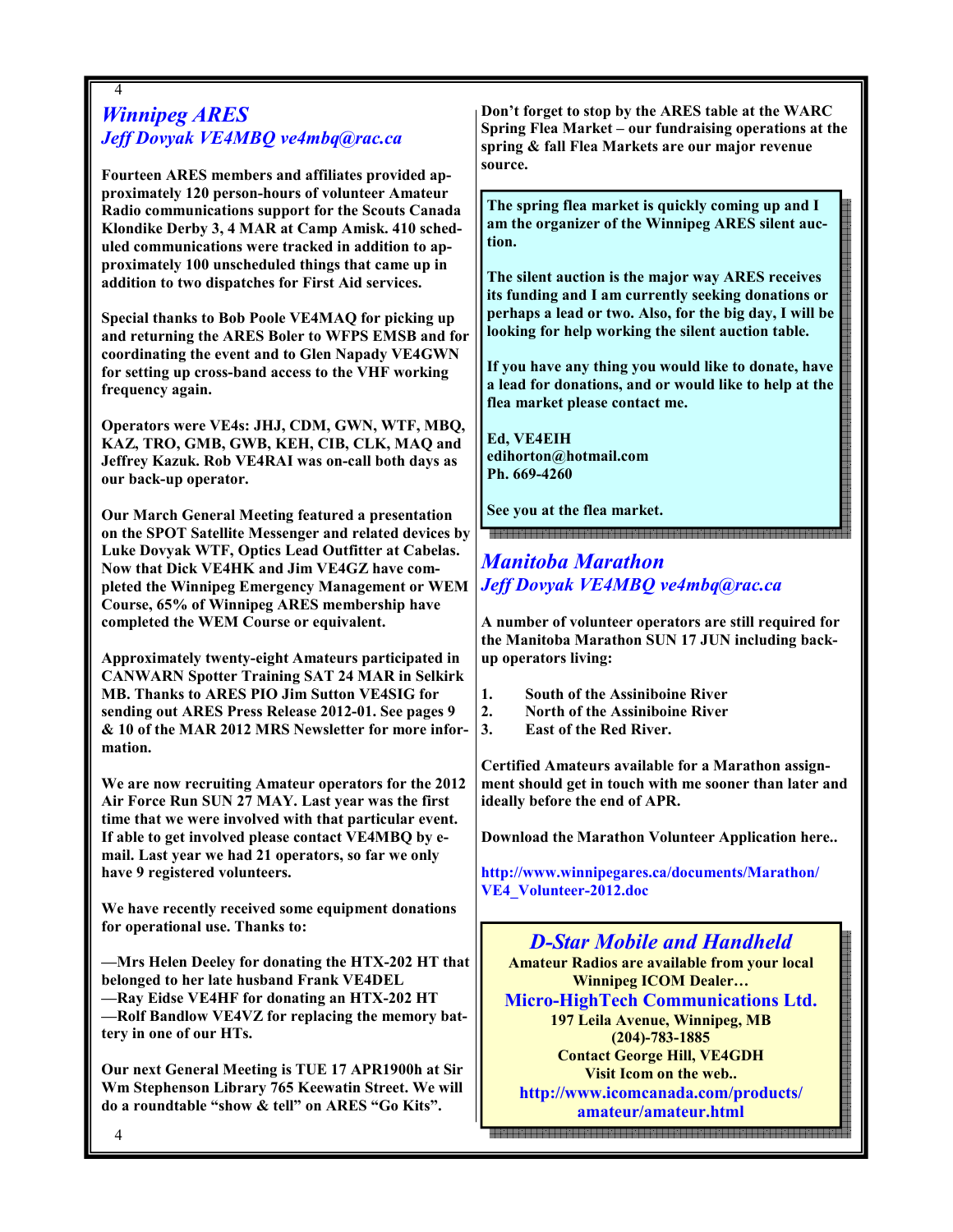5 WSCRC Happenings - The Old Timers' Corner by Ed Henderson VE4YU



Winnipeg Senior Citizens Radio Club, VE4WSC, held their semi annual General meeting on March 21 at Canad Inns Garden City. Although only 23 members (basically the Board  $\&$  six others) attended, the meeting produced some meaningful discussion on how WSCRC can improve operations and make some acquisitions to serve Seniors and Radio Amateurs better.

As stated many times before, the Winnipeg Amateur Radio Community is very fortunate to still have WSCRC dedicated members and a well equipped club facility available to everyone. This is made possible only by donations from those dedicated members.

As we reminisce and remember all those members that are no longer with us, we have to thank them for providing the solid foundation on which WSCRC was built and still flourishes today.

We welcome the interest and participation by WARC in helping us make use of our great facilities. Of course, we are somewhat restricted by our charitable status and by City of Winnipeg's lease agreement requirements.

Watch for events coming up at WSCRC by visiting our website at mts.net/~ve4wsc.

Congratulations to the three who passed the CW exam administered by Adam VE4SN. We hope to hear you on the HF bands using your newly acquired skill.

Amateur Radio is not a passive hobby. Please make use of your operating skills and have fun actually 'communicating' on the radio bands. Field Day in June and RAC Canada Day contest 1st July are excellent opportunities to do just that. How active are you? Enter your callsign into GOOGLE and see how many references you get. Surprise!

# Cadet Course 1 Concludes By David, VE4DAR

Classes concluded March 26 for the Fort Garry Horse Army Cadets who took the Introduction to Amateur Radio Course sponsored by WARC. Cadets wrote their final quiz on April 1. On April 4, those who passed (70%) received Certificates of Completion from WARC at parade in McGregor Armoury.

The purpose of the course was to interest youth in our hobby. A few Cadets expressed interest in continuing for a Basic Certificate. However, no courses are planned until a Chief Instructor emerges.

Thank you to these instructors for their generosity of time and effort:

Ruthie VE4CRS, Jim VE4CY, Bob VE4RCJ, Ed VE4EAR, Alex VE4AIM, Jim VE4SIG, Lior VE4DXR, David VE4DAR.

Look for a graduation photo next month.

Eyeball QSO at the Arches"

### Saturdays and sometimes Sundays

McDonald's—St. James and Ellice 0745-0930 hours

Start your weekend right! Get together with your fellow hams, talk tech, and learn from others about the latest rigs.

# On The Web ..

Check out these links to headsets submitted by Derek, VE4HAY….

http://www.headsetusa.com/earpiece-microphone-kits/

http://www.headsetusa.com/2-way-radio-accessoriestactical-headsets-modular-series/

http://www.headsetusa.com/commander-series/

http://www.headsetusa.com/bluetooth-reg-for-2-wayradios-amp-sprint-nextel-phones/

Be great for ARES use too!

Until next time, keep active - 73!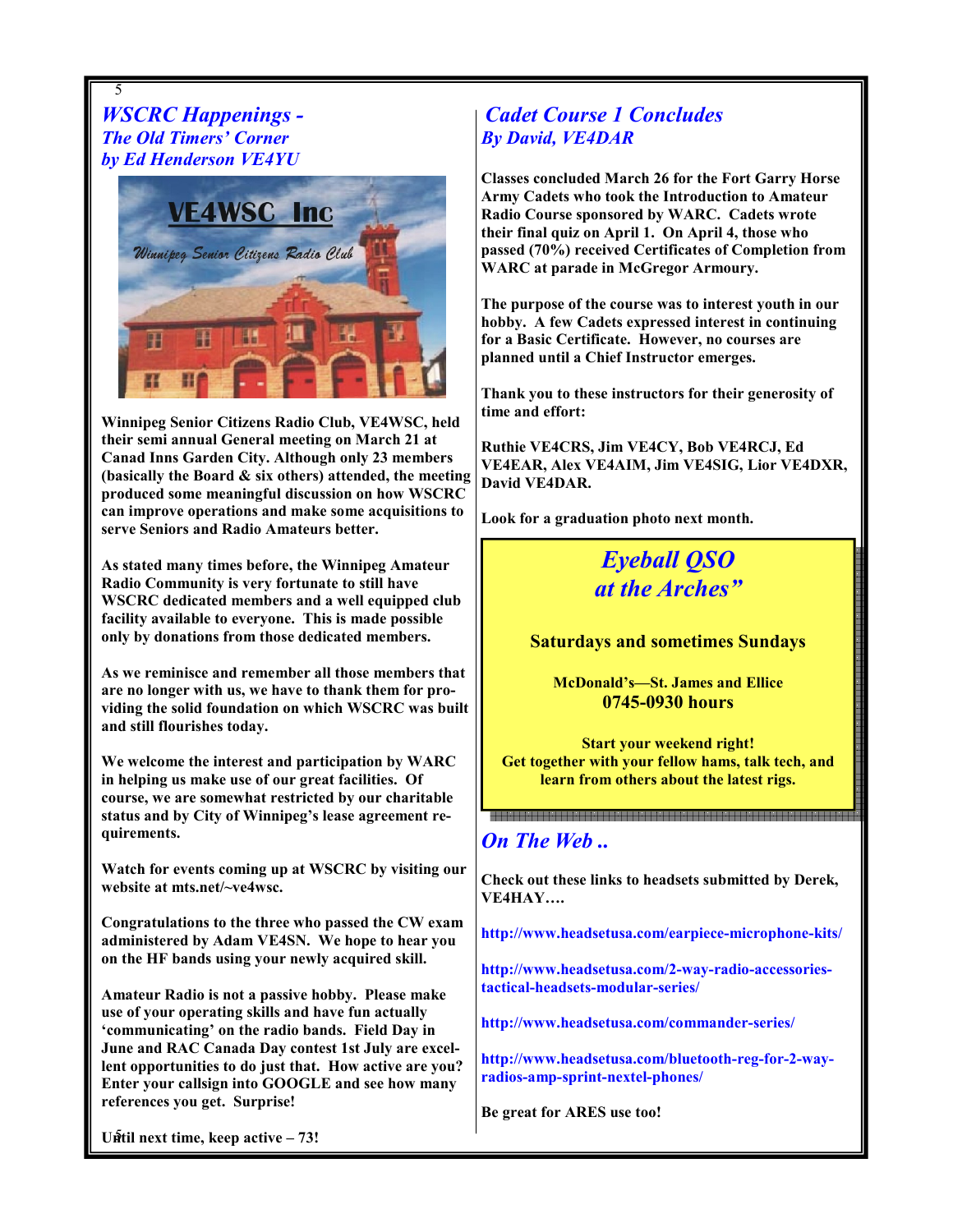| 6                                                        |                                                          |  |  |
|----------------------------------------------------------|----------------------------------------------------------|--|--|
| <b>Contest Calendar</b>                                  | <b>Michigan QSO Party</b><br>1600Z, Apr 21               |  |  |
| <b>Extracted From</b>                                    | to 0400Z, Apr 22                                         |  |  |
| http://www.hornucopia.com/contestcal/                    | 1600Z-1959Z, Apr 21<br><b>EU Spring Sprint, SSB</b>      |  |  |
|                                                          | <b>South Dakota QSO Party</b><br>1700Z, Apr 21           |  |  |
| <b>For April</b>                                         | to 1700Z, Apr 22                                         |  |  |
|                                                          | <b>Ontario QSO Party</b><br>1800Z, Apr 21                |  |  |
| <b>NCCC RTTY Sprint</b><br>0130Z-0200Z, Apr 6            | to 1800Z, Apr 22                                         |  |  |
| LZ Open 40m Sprint Contest<br>0400Z-0800Z, Apr 7         | 2000Z-2200Z, Apr 21<br><b>Feld Hell Sprint</b>           |  |  |
| <b>QRP ARCI Spring QSO Party</b><br>1200Z, Apr 7         | <b>YU DX Contest</b><br>2100Z, Apr 21                    |  |  |
| to 2359Z, Apr 8                                          | to 1700Z, Apr 22                                         |  |  |
| <b>PODXS 070 Club PSK 31 Flavors Contest</b>             | <b>CWops Mini-CWT Test</b><br>1300Z-1400Z, Apr 25        |  |  |
| 1200-1800 local, Apr 7                                   | and 1900Z-2000Z, Apr 25                                  |  |  |
| <b>SP DX Contest</b><br>1500Z, Apr 7                     | and 0300Z-0400Z, Apr 26                                  |  |  |
| to 1500Z, Apr 8                                          | 432 MHz Spring Sprint 1900 local - 2300 local, Apr 25    |  |  |
| <b>EA RTTY Contest</b><br>1600Z, Apr 7                   | <b>NCCC Sprint Ladder</b><br>0230Z-0300Z, Apr 27         |  |  |
| to 1600Z, Apr 8                                          | 10-10 Int. Spring Contest, Digital                       |  |  |
|                                                          | 0001Z, Apr 28                                            |  |  |
| 1900 local - 2300 local, Apr 9<br>144 MHz Spring Sprint  | to 2359Z, Apr 29                                         |  |  |
| <b>NAQCC Straight Key/Bug Sprint</b>                     | Nebraska QSO Party<br>1100Z, Apr 28                      |  |  |
| 0030Z-0230Z, Apr 11                                      | to 1700Z, Apr 29<br><b>SP DX RTTY Contest</b>            |  |  |
| <b>CWops Mini-CWT Test</b><br>1300Z-1400Z, Apr 11        | 1200Z, Apr 28                                            |  |  |
| and 1900Z-2000Z, Apr 11                                  | to 1200Z, Apr 29                                         |  |  |
| and 0300Z-0400Z, Apr 12                                  | <b>Helvetia Contest</b><br>1300Z, Apr 28                 |  |  |
| <b>NAQCC-EU Monthly Sprint</b><br>1800Z-2000Z, Apr 11    | to 1259Z, Apr 29                                         |  |  |
| <b>RSGB 80m Club Championship, SSB</b>                   | <b>QRP</b> to the Field<br>1500Z, Apr 28                 |  |  |
| 1900Z-2030Z, Apr 11                                      | to 0300Z, Apr 29                                         |  |  |
| 0230Z-0300Z, Apr 13<br><b>NCCC Sprint Ladder</b>         | <b>Florida QSO Party</b><br>1600Z, Apr 28                |  |  |
| <b>Montana QSO Party</b><br>0000Z, Apr 14                | to 0159Z, Apr 29                                         |  |  |
| to 2400Z, Apr 15                                         | and 1200Z-2159Z, Apr 29                                  |  |  |
| <b>JIDX CW Contest</b><br>0700Z, Apr 14                  | <b>BARTG Sprint 75</b><br>1700Z-2100Z, Apr 29            |  |  |
| to 1300Z, Apr 15                                         |                                                          |  |  |
| <b>New Mexico QSO Party</b><br>1400Z, Apr 14             | <b>Into May </b>                                         |  |  |
| to 0200Z, Apr 15                                         |                                                          |  |  |
| 1600Z-1959Z, Apr 14<br><b>EU Spring Sprint, CW</b>       | <b>AGCW QRP/QRP Party</b><br>1300Z-1900Z, May 1          |  |  |
| <b>Georgia QSO Party</b><br>1800Z, Apr 14                | <b>NCCC Sprint Ladder</b><br>0230Z-0300Z, May 4          |  |  |
| to 0359Z, Apr 15                                         | <b>Araucaria VHF Contest</b><br>0000Z, May 5             |  |  |
| and 1400Z-2359Z, Apr 15                                  | to 1600Z, May 6                                          |  |  |
| <b>QCWA Spring QSO Party</b>                             | 10-10 Int. Spring Contest, CW<br>0001Z, May 5            |  |  |
| 1800Z, Apr 14                                            | to 2359Z, May 6                                          |  |  |
| to 1800Z, Apr 15                                         | <b>Microwave Spring Sprint</b><br>0600-1300 local, May 5 |  |  |
| <b>Yuri Gagarin International DX Contest</b>             | <b>ARI International DX Contest</b><br>1200Z, May 5      |  |  |
| 2100Z, Apr 14                                            | to 1159Z, May 6                                          |  |  |
| to 2100Z, Apr 15                                         | 7th Call Area QSO Party<br>1300Z, May 5                  |  |  |
| <b>International Vintage Contest HF</b>                  | to 0700Z, May 6                                          |  |  |
| 0700Z-1000Z, Apr 15                                      | <b>Indiana QSO Party</b><br>1600Z, May 5                 |  |  |
| and 1300Z-1600Z, Apr 15                                  | to 0400Z, May 6                                          |  |  |
| Hungarian Straight Key Contest 1500Z-1700Z, Apr 15       | <b>New England QSO Party</b><br>2000Z, May 5             |  |  |
| <b>ARRL Rookie Roundup, SSB</b><br>1800Z-2359Z, Apr 15   | to 0500Z, May 6                                          |  |  |
| 222 MHz Spring Sprint                                    | and 1300Z-2400Z, May 6                                   |  |  |
| 1900 local - 2300 local, Apr 17                          | <b>RSGB 80m Club Championship, SSB</b>                   |  |  |
| RSGB 80m Club Championship, Data                         | 1900Z-2030Z, May 7                                       |  |  |
| 1900Z-2030Z, Apr 19                                      | <b>ARS Spartan Sprint</b><br>0100Z-0300Z, May 8          |  |  |
| <b>Holyland DX Contest</b><br>0000Z-2359Z, Apr 21        |                                                          |  |  |
| <b>TARA Skirmish Digital Prefix Contest</b>              |                                                          |  |  |
| 0000Z-2400Z, Apr 21                                      | <b>Good Luck In The Contest</b>                          |  |  |
| <b>ES Open HF Championship</b><br>0500Z-0859Z, Apr 21    |                                                          |  |  |
| <b>CQ Manchester Mineira DX Contest</b><br>1200Z, Apr 21 | *************************                                |  |  |
| to 2359Z, Apr 22                                         |                                                          |  |  |
| 6                                                        |                                                          |  |  |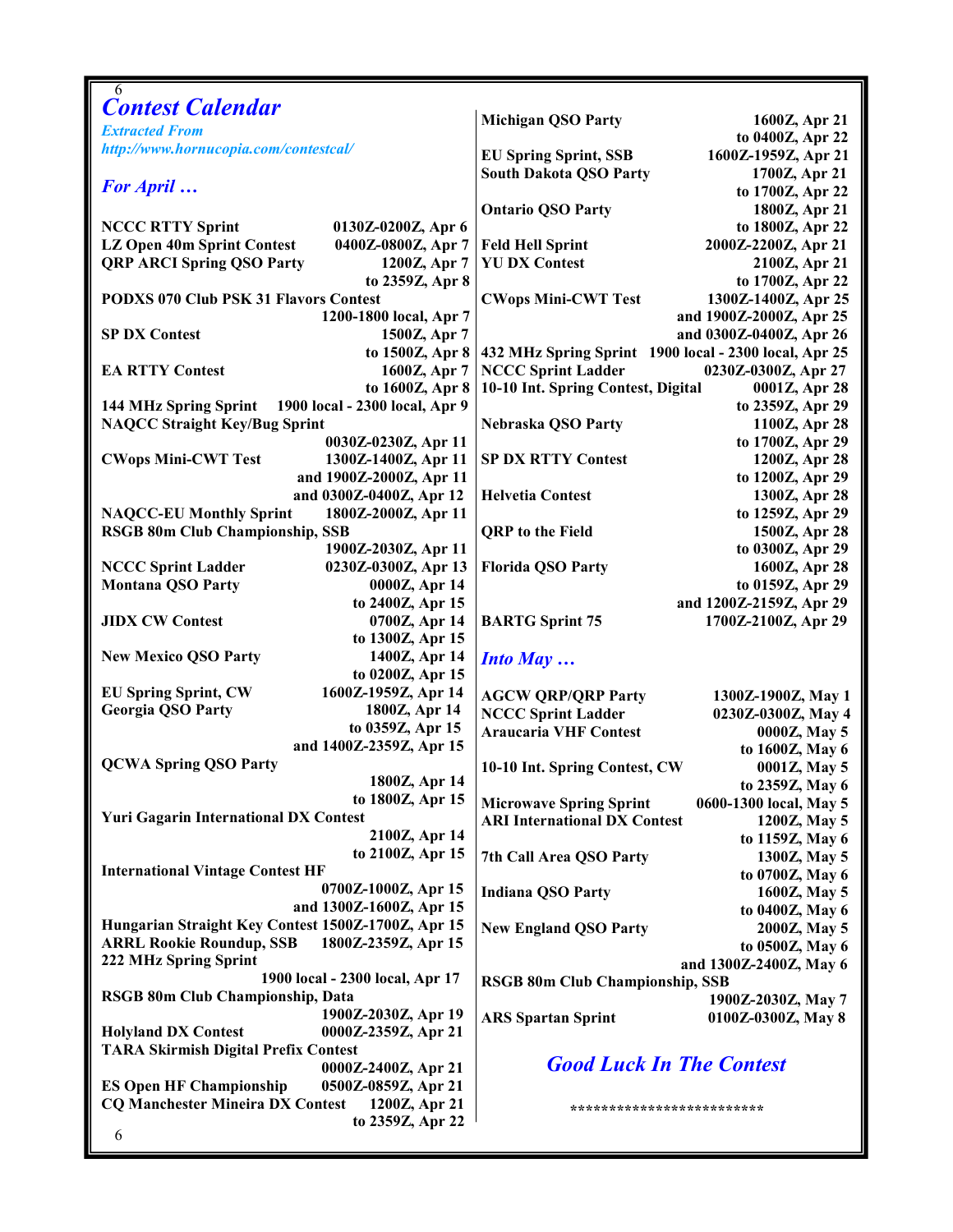# 7 Message from.. Manitoba Repeater Society Membership By Sue, VE4SYM

Can you imagine the costs and labour to maintain a 9 repeater system?

Now add in the link radios that are associated with these repeaters, often at times 2 additional radio and some sites have 3 additional radios. In total the Manitoba Repeater Society maintains 28 radios, along with power supplies, transmission cable, antennas and duplexers, not to mention the 9 controllers that make it all work.

These radios are available 24 hours a day 7 days a week for the member's use and enjoyment.

Now consider that these sites are located all across rural southern Manitoba with only 1 site located in Winnipeg, Since the volunteers that maintain these sites all currently reside in the Winnipeg area,  $a^2 - 6$  hour roundtrip drive is required to reach these sites. Some sites have restricted access or are only accessible during the summer months. As these are commercial sites, all work must be to commercial standards which includes all climbing must be performed by qualified riggers.

So why am I bringing you all this information? Well, when you sit and listen to your 2m radio for your callsign or you are calling someone else looking for a rag chew, or perhaps you have an urgent situation or severe weather to report, whatever it might be, I want you to think what is involved each time you key your microphone. This whole system with all the radios and other equipment is paid for and maintained by really only a small percentage of the people who are using the radios.

Yes there are many out there who are users of the repeaters but still feel justified in not contributing. Some of these people are very heavy users and can be heard every day on the radio and sometimes all day long.

After reading the above, MRS is asking for those that are not yet a current paid member for 2012, to please consider joining or bringing your membership up to date.

All membership monies are used to operate and maintain this repeater network. MRS income is 100% based on membership dues and donations. Our technical teams has donated their time, knowledge and gas to get to the sites for equipment repair and replacement.

The repeaters are there to support local communications, public service events, local or regional nets, ARES activities, and to provide friendly helpful assistance to visitors and locals alike.

Would you miss the repeaters if they were turned off tomorrow?

If so please consider completing the attached membership form and support MRS and your hobby.

There are many convenient ways to pay, Payment for membership can be made via snail mail, in person at most WARC meetings, most flea markets, and most recently via PayPal on our website.

The membership form & PayPal links are on on-line at

http://www.mb-repeater-society.ca/membership.html

Susan Collings VE4SYM

# What have you done to "promote amateur radio this week"

That line we credit to an old News stalwart, Peter Parker with using in his old VK1 and VK3 casts many years ago and it still stands true -WIA

# Manitoba QSL Bureau By Adam, VE4SN

The Manitoba QSL Bureau received the following cards in yesterdays mailing. I have no record of any of these calls. Single letter suffix is somewhat rare and I wonder if these calls belong to a regular Manitoba amateur or amateurs who may have received them from Industry Canada for a special use...

| CALL              | <b>QSO WITH DATE</b> |                          | FREO.     | <b>MODE</b>   |
|-------------------|----------------------|--------------------------|-----------|---------------|
| <i>VE4E</i>       | <b>DL9SUB</b>        | 12/11/2011 28.1 Mhz RTTY |           |               |
| VC <sub>4</sub> R | <b>DM3KZN</b>        | 10/30/2011               | 28 Mhz    | <b>SSB</b>    |
| CZ4Z              | HA7PF                | 11/28/2010               | $21$ Mhz  | $\mathbb{C}W$ |
| CI4I              | <b>DR1A</b>          | 10/25/2008               | 80 meter  | <b>SSB</b>    |
| VA4A              | A4HOA                | 3/12/2011                | $21$ Mhz  | $\mathbb{C}W$ |
| VA4A              | J49AFS               | 3/10/2011                | $7$ Mhz   | CW            |
| VA4A              | <b>JA9AFS</b>        | 3/14/2011                | $3.5$ Mhz | $\mathbb{C}W$ |

It would be kind of nice to know who owns these QSL cards before I dispose of them in the usual manner.

Thanks

73 de Adam Romanchuk VE4SN adasyl@shaw.ca

Manitoba QSL Bureau Manager

7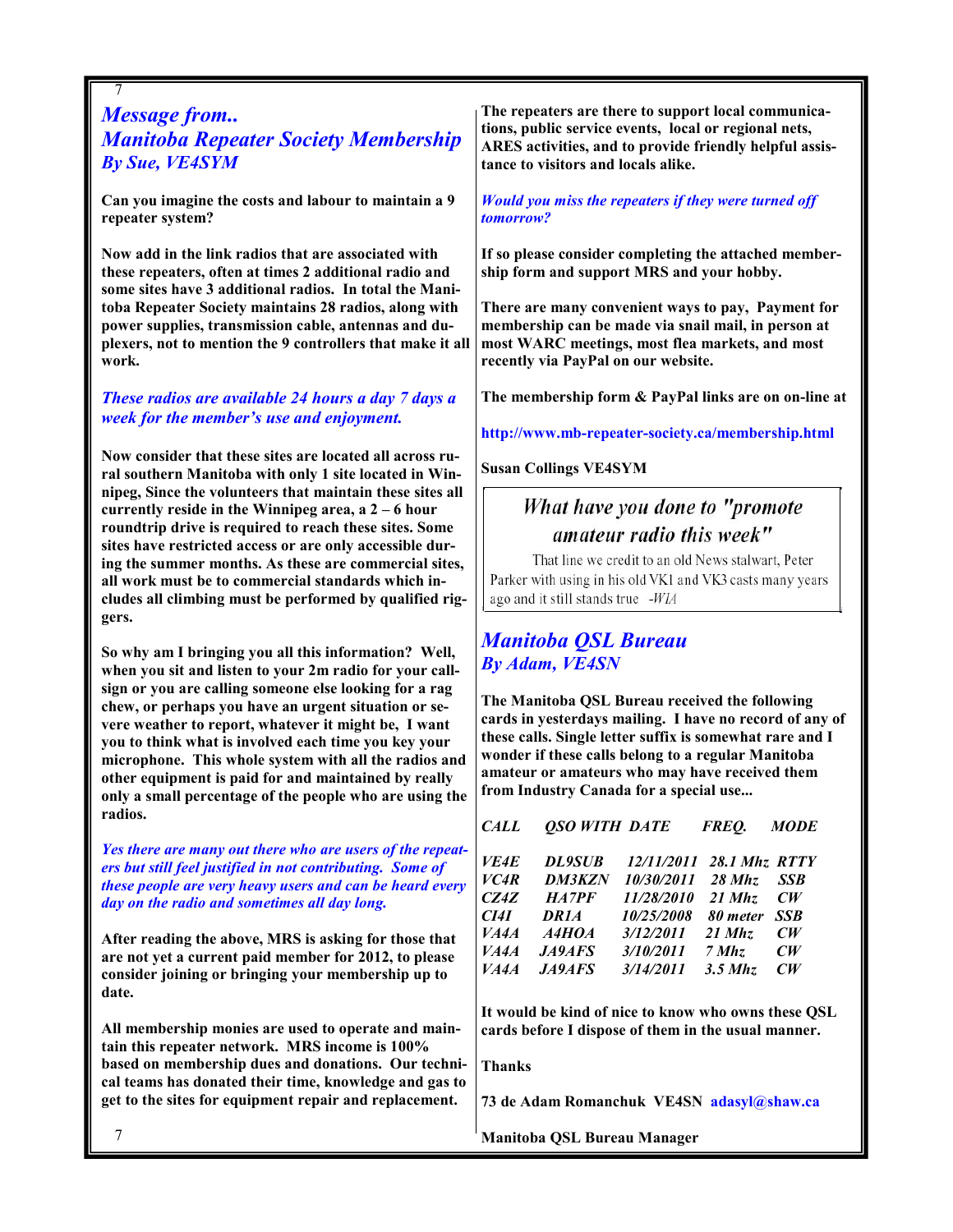

# \*Special Callsign GB100MGY\* 2012-03-25

Good afternoon. We have obtained and will be operating GB100MGY callsign on all amateur bands from FORT PERCH ROCK MARINE RADIO MUSEUM NEW BRIGHTON WIRRAL U.K. Dates from 6th April until 26th April on CW and SSB.

We also have special permission to use above callsign on the 501khz-504khz band from the 12th April until 18th April and will be transmitting on 502khz cw and for those people without a 500khz band licence a crossband qso on 3566 khz or 7066khz as propagation conditions permits.

This event is to mark the 100th anniversary of the TI-TANIC disaster in 1912. We are also having a special overnight operation on 14th/15th April the date Titanic was sunk, this will be concentrated mainly on the 502khz as it was the 500khz band where the Titanic made her CQD and later on the SOS distress calls/ messages.

We are hoping for a POND HOP to East coast area of Canada on the 502khz band with suitable conditions at that time. Please ask your amateur radio friends in Canada to listen out for us and include our callsign in your news bulletins.

Many thanks and 73 de John Hudson M0CMW

P.S.: our websites are.. http://www.fortperchrockmarineradiomuseum.co.uk And also for this event is. . http://www.gb100mgy-fortperchrock.co.uk.

Vernon Ikeda - VE2MBS/VE2QQ Pointe-Claire, Québec RAC Blog Editor/RAC E-News/Web News Bulletin Editor \*\*\*\*\*\*\*\*\*\*\*\*\*\*\*

8 https://www.rac.ca/store/membership-form-e.htm Consider Joining RAC Today

RAC Bulletin 2012-020E - **Section Emergency Coordinator appointed for** Quebec Section 2012-03-24

It is with a great deal of pleasure that I announce the appointment of Normand Pitre VE2NHK CEC as Section Emergency Coordinator for the Quebec Section effective immediately. Normand has shown great interest in emergency communications and ARES, and is eager to learn more. He recently earned his RAC Certified Emergency Coordinator designation, and is eager to chat with any members of the Quebec Section that might have an interest in establishing a new ARES unit.

Normand resides in Saint Zotique, QC and I would like to wish him the very best. Welcome Normand

Gilles Lariviere VA2SGL Section Manager - Quebec

Doug Mercer VO1DTM/VO1DM CEC Chief Field Services Officer

[IARU-R2-News 170] Special event stations WARD 2012 2012-03-21

On April 18, 2012 we will celebrate the World Amateur Radio Day on the 87th Anniversary of the founding of the International Amateur Radio Union, IARU.

This year's theme for the World Amateur Radio Day is "Amateur Radio Satellites: Celebrating 50 Years in Space" in remembrance the launching of OSCAR 1 on December 12, 1961 and the launch of OSCAR 2 on June 2, 1962.

For this reason there will be several special event stations from IARU's Member Societies active on different dates during April: 6H6IARU, 3G73IARU and LZ1WARD.

If IARU's Member Societies plan to have a special event station for this reason in April let us now so we can publish the details before the end of this month. Send us an email to news@iaru-r2.org with the information.

Joaquín Solana, XE1R News Editor - IARU R2 news@iaru-r2.org

Vernon Ikeda - VE2MBS/VE2QQ Pointe-Claire, Québec

RAC Blog Editor/RAC E-News/Web News Bulletin Editor